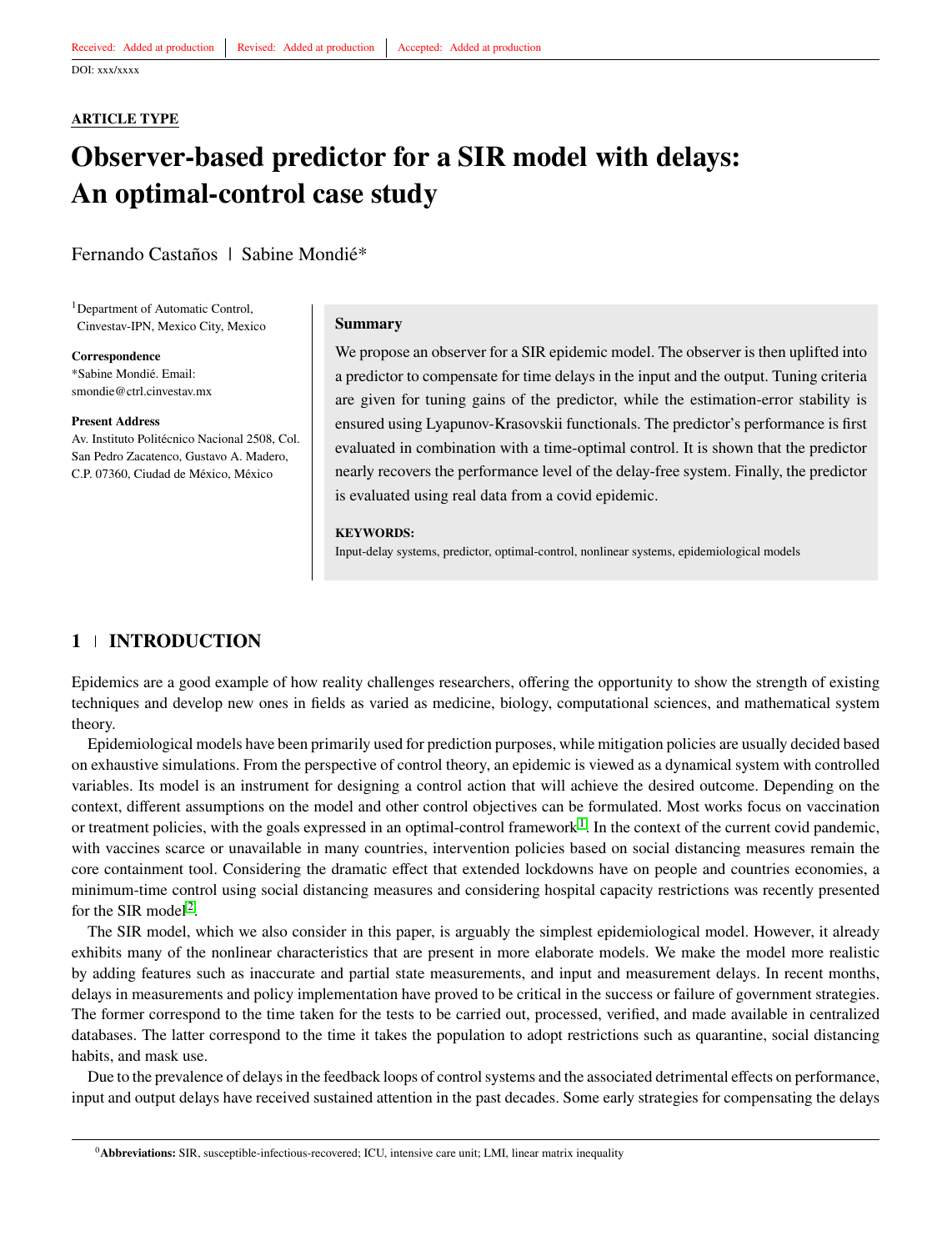are the Smith controller<sup>[3](#page-13-2)</sup>, the transformation-based reduction approach<sup>[4](#page-13-3)</sup>, and the time-domain predictor-based designs<sup>[5](#page-13-4)</sup>. Based on present state information, predictors based on Cauchy's formula provide the state ahead of time<sup>[6](#page-13-5)</sup>. They were formally shown to ensure closed-loop stability<sup>[7](#page-13-6)</sup>, but their practical implementation reveals instabilities due to neutral phenomena related to the integrals' discretization in Cauchy's formula. These issues inspired new proposals such as filtered predictors [8,](#page-13-7)[9](#page-13-8), and truncated predictors <sup>[10](#page-13-9)</sup>. If the present state is not entirely measurable, it can be replaced by an estimation, provided that the system is observable <sup>[11](#page-13-10)</sup>.

A recent approach to the compensation of delays consists of modifying an observer to predict future states. It was first intro-duced for the case of linear systems with full-state information<sup>[12](#page-13-11)</sup> and later extended to the partial information scenario<sup>[13](#page-13-12)</sup>. This approach, called observer-predictor, is inspired on the proposal of chain observers for systems with delayed measurements studied in a differential geometry framework<sup>[14](#page-13-13)[,15](#page-13-14)</sup>. It also suffers from some drawbacks: It loses the exact nature of predictions obtained with Cauchy's formula and requires the inclusion of extra sub-predictors designed via LMI techniques. However, it has significant advantages: The observer has the same structure as the system (modulo an output injection term), thus avoiding integrals in the prediction formulae. Also, it is readily applicable to the case of partial state information in observable systems, especially when observers are readily available. Systems with state delays <sup>[16](#page-13-15)</sup> or nonlinear systems  $17$  can be modified easily to successfully compensate for input or output delays.

To tackle the complexity due to partial state availability, delay, and measurement errors, we resort to a wide array of tools available to specialists in the field of control of dynamical systems. For the control, we use a recent optimal law<sup>[2](#page-13-1)</sup>. The objective is not to steer the epidemics towards a desired equilibrium. Instead, the aim is to track an optimal trajectory. As a result, the dynamics for the estimation error are time-varying and time-delayed. The stability of such dynamics is addressed from both the perspective of classical frequency-domain quasipolynomial analysis [18](#page-14-0)[,19](#page-14-1), and from the perspective of time-domain Lyapunov-Krasowskii analysis [20,](#page-14-2)[21](#page-14-3). In particular, the system's time-varying nature is taken into account by embedding the system into a model with polytopic uncertainty  $22,23$  $22,23$ .

It is worthy of mention that the design of observers for systems with output delay have received a sustained attention in past and recent years. See, for example, the approach based on differential geometry<sup>[15](#page-13-14)</sup>, on extended pseudo linearization combined with state Riccati equations  $24$ , on the Hamiltonian function  $25$ , and the references therein.

In Section [2,](#page-2-0) we introduce the SIR model and discuss the issues we want to overcome. An *ad hoc* change of variable allows designing an observer addressing incomplete state information for the delay-free system. In Section [3,](#page-3-0) this observer is developed into an observer-based predictor for the system with input and output delays. The next two sections are devoted to tuning the observer: A simple criterion to tune the observer gains is given in Section [4,](#page-7-0) and conditions for the stability of the prediction error dynamics are given in Section [5.](#page-8-0) The impact of measurement errors is discussed in Section [6.](#page-11-0) We show the validity of our approach by discussing a SIR case study along with the paper, which is of interest in its own right, and which is verified against real data in Section [7.](#page-11-1) We conclude with some remarks.

Allow us to recall some standard notation used in the literature of time-delay systems.

#### **Notation.**

 $PC([-η, 0], \mathbb{R}^n)$  is the set of piece-wise continuous functions defined on the interval  $[-η, 0]$ . Consider a time-delay differential equation

$$
\dot{\varepsilon}(\tau) = f(\tau, \varepsilon(\tau), \varepsilon(\tau - \eta(\tau)))\,. \tag{1}
$$

The time-varying delay,  $\eta(\tau)$ , is bounded by  $0 < \eta(\tau) \leq \bar{\eta}$ . Given an initial function  $\varphi \in PC([-\eta(0), 0], \mathbb{R}^n)$  the solution is denoted by  $\varepsilon(\tau, \varphi)$ . The restriction of  $\varepsilon(\tau, \varphi)$  on the interval  $[\tau - \eta(\tau), \tau]$  is denoted by

$$
\varepsilon_{\tau}(\varphi) : \theta \mapsto \varepsilon(\tau + \theta, \varphi) , \quad \theta \in [-\eta(\tau), 0] .
$$

We will make use of the *trivial function*  $0_{\bar{n}}$  :  $\theta \mapsto 0$ ,  $\theta \in [-\bar{\eta}, 0]$ . We use the Euclidean norm  $\|\cdot\|$  for vectors and the corresponding induced norm for matrices. For  $\varphi \in PC([-\eta, 0], \mathbb{R}^n)$  we use the norm

$$
\|\varphi\|_{\eta} = \sup_{\theta \in [-\eta,0]} \|\varphi(\theta)\|.
$$

The notation  $Q > 0$  means that the symmetric matrix  $Q$  is positive definite.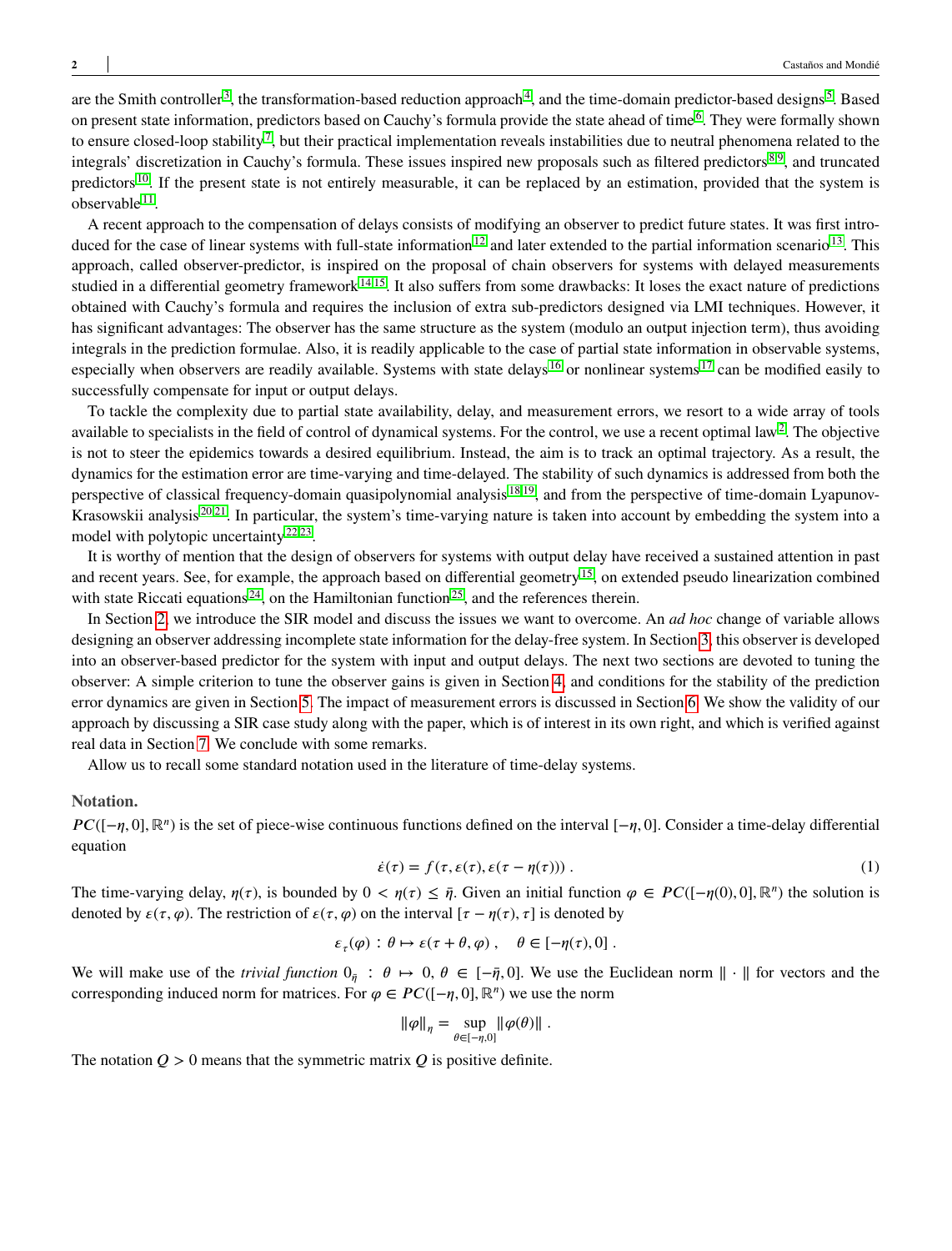# <span id="page-2-0"></span>**2 PROBLEM STATEMENT**

We consider a state-space SIR model

$$
\frac{d}{dt}S(t) = -\beta(t - h_1)S(t)I(t)
$$
  

$$
\frac{d}{dt}I(t) = (\beta(t - h_1)S(t) - \gamma)I(t)
$$
  

$$
y(t) = I(t - h_2)
$$

Here,  $S > 0$ ,  $I > 0$  denote the susceptible and the infected, respectively. The model is normalized, hence  $S + I \leq 1$ . The transmission rate,  $\beta \in [\beta_{\min}, \beta_{\max}]$  with  $\beta_{\max} > \beta_{\min} > 0$ , can be controlled by applying social distancing measures, but such measures take effect  $h_1$  units of time later. The only information available at time  $t$  is the number of infected people at time  $t - h_2$ . The recovery/death rate,  $\gamma > 0$ , and the time delays,  $h_1, h_2$ , are assumed to be known.

There are of course more sophisticated models. It is possible to include exposed individuals (infected but not infectious), to distinguish between symptomatic and asymptomatic, dead and recovered, etc. However, for epidemics the parameters of which have large levels of uncertainty, such as covid-19, a simple model with fewer parameters is preferable, as long as it is able to reproduce the main features of the epidemics (hospital saturation, lock-down effects, herd immunity, and so forth). A simpler model is also preferable when the objective is to devise decision strategies, rather that simulating long-term behavior.

Using only the history of *y*, we wish to produce predictions  $\hat{S}$ ,  $\hat{I}$  such that

$$
\lim_{t \to \infty} (\hat{S}(t) - S(t + h_1), \hat{I}(t) - I(t + h_1)) = 0.
$$

Our motivation is that, if we have a feedback  $\beta^*(S, I)$  that is known to perform correctly on the system without delays, we can set  $\beta = \beta^*(\hat{S}, \hat{I})$  and expect to recover a similar performance<sup>[1](#page-0-0)</sup>.

For concreteness, we consider the optimal-time control strategy described by Angulo *et al*<sup>[2](#page-13-1)</sup>. For the SIR model, the basic (unmitigated) reproduction number is computed as  $R_0 = \beta_{\text{max}}/\gamma$ , while the controlled (mitigated) reproduction number is  $R_c = \beta_{\text{min}}/ \gamma$ . Suppose that the health system capacity of a given city is limited to  $I_{\text{max}}$  infected people. The strategy that ensures  $I(t) \leq I_{\text{max}}$  and achieves herd immunity in a minimal time is

<span id="page-2-1"></span>
$$
\beta^{\star}(S, I) = \begin{cases} \beta_{\text{max}} & \text{if } I < \Phi(S) \\ \beta_{\text{min}} & \text{otherwise} \end{cases}
$$
 (2)

with

$$
\Phi(S) = \begin{cases} I_{\text{max}} + \frac{1}{R_c} \ln \left( \frac{S}{S^*} \right) - (S - S^*) & \text{if } S^* \le S \le 1 \\ I_{\text{max}} & \text{if } 0 \le S \le S^* \end{cases}
$$

and

$$
S^{\star} = \min \left\{ \frac{1}{R_c}, 1 \right\} .
$$

We consider a recovery rate  $\gamma = 1/7$  with time units given in days<sup>[2](#page-13-1)</sup>. For illustration purposes, we consider the case of Mexico City. The number of ICU beds is such that  $I_{\text{max}} = 12.63 \times 10^{-3}$  $I_{\text{max}} = 12.63 \times 10^{-3}$  $I_{\text{max}} = 12.63 \times 10^{-3}$  (see<sup>2</sup>). We take the reproduction numbers as  $R_0 = 1.7$  and  $R_c = 1.1^2$  $R_c = 1.1^2$ . This gives

$$
\beta_{\text{max}} = 1.7/7
$$
 and  $\beta_{\text{min}} = 1.1/7$ .

The optimal response, achieved with full state-feedback in the absence of delays, is shown in Fig. [1.](#page-3-1) The optimal strategy is to allow the epidemic to run free until it reaches the sliding curve  $I = \Phi(S)$ . The state is then driven along this curve towards the region of herd immunity (gray rectangle) where the intervention finally stops. For implementation purposes, one can replace the discontinuous action [\(2\)](#page-2-1) with a continuous approximation, such as Yoshida's  $26$ , Ch.[32](#page-0-0).

Suppose now that there is a delay of  $h_1 = 3$  days in the control action. Figure [2](#page-3-2) confirms the appearance of the so-called *chattering* effect, which should not be surprising given the discontinuous nature of [\(2\)](#page-2-1). We can expect the performance of the closed-loop system to deteriorate even further when only the number of infected people is available for measurement, and when such measurements are also subject to important delays. The objective of the predictor, developed in the following section, is to mitigate these unfavorable effects.

<sup>&</sup>lt;sup>1</sup>The full analysis would have to be performed, of course.

<sup>2</sup> Indeed, this is how we will perform all simulations.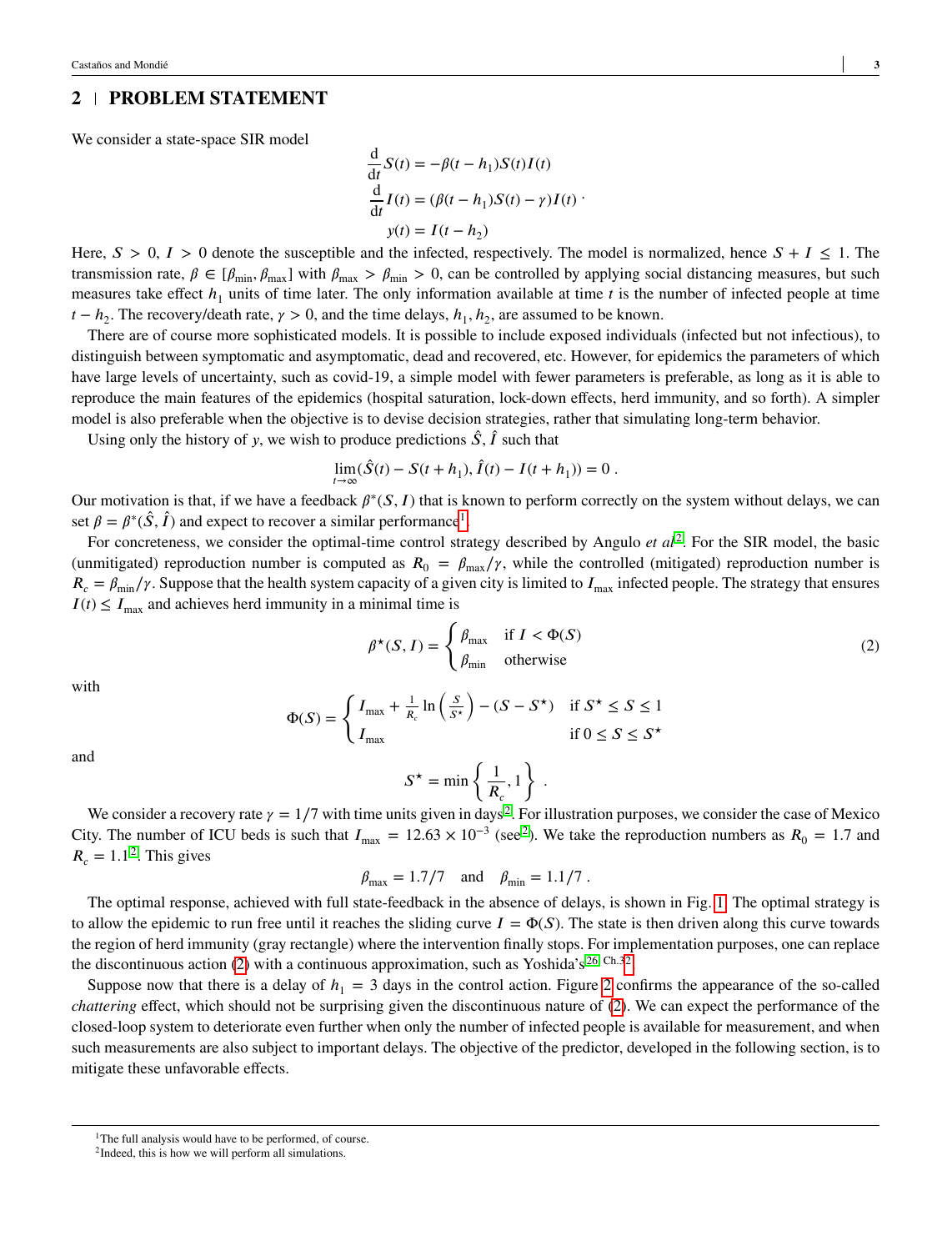<span id="page-3-1"></span>

**FIGURE 1** Phase-plane of the model under the optimal feedback law [\(2\)](#page-2-1) (left). The trajectory with thick line is depicted on the right (blue and orange, scale shown on the left axis). The control action is also included (black, scale shown on the right axis).

<span id="page-3-2"></span>

**FIGURE 2** Trajectory corresponding to the feedback law [\(2\)](#page-2-1) subject to a delay of  $h_1 = 3$  days. The trajectory ultimately results in chattering.

## <span id="page-3-0"></span>**3 OBSERVER-BASED PREDICTOR**

To attain our objective we follow the approach in which an observer for the delay-free system is constructed in a first step, and then developed into a predictor in a second one  $12,16,17$  $12,16,17$  $12,16,17$ .

## **3.1 Delay-free observer**

We begin by making the temporary assumption  $h_1 = h_2 = 0$ . Note that, by setting  $x_1 = \ln(y)$  and  $x_2 = S$ , we obtain the model

$$
\frac{d}{dt}x_1(t) = \beta(t)x_2(t) - \gamma
$$
  

$$
\frac{d}{dt}x_2(t) = \beta(t)\rho(x(t))
$$

with  $\rho(x) = -x_2 e^{x_1}$ . The main advantage over the original model is that the first equation is affine in the state. We can then write the simple observer

$$
\frac{d}{dt}\tilde{x}_1(t) = \beta(t)\left(\tilde{x}_2(t) + \alpha_1(x_1(t) - \tilde{x}_1(t))\right) - \gamma
$$
  

$$
\frac{d}{dt}\tilde{x}_2(t) = \beta(t)\left(\rho(\tilde{x}(t)) + \alpha_2(x_1(t) - \tilde{x}_1(t))\right)
$$

*,*

where  $\alpha_1, \alpha_2$  will be defined below (Proposition [1\)](#page-4-0). Consider the error  $\epsilon = x - \tilde{x}$ . By using the expansion

$$
\rho(\tilde{x}) = \rho(x) + \left(-x_2 e^{x_1} - e^{x_1}\right) \epsilon + \mathcal{O}(\|\epsilon\|^2) ,
$$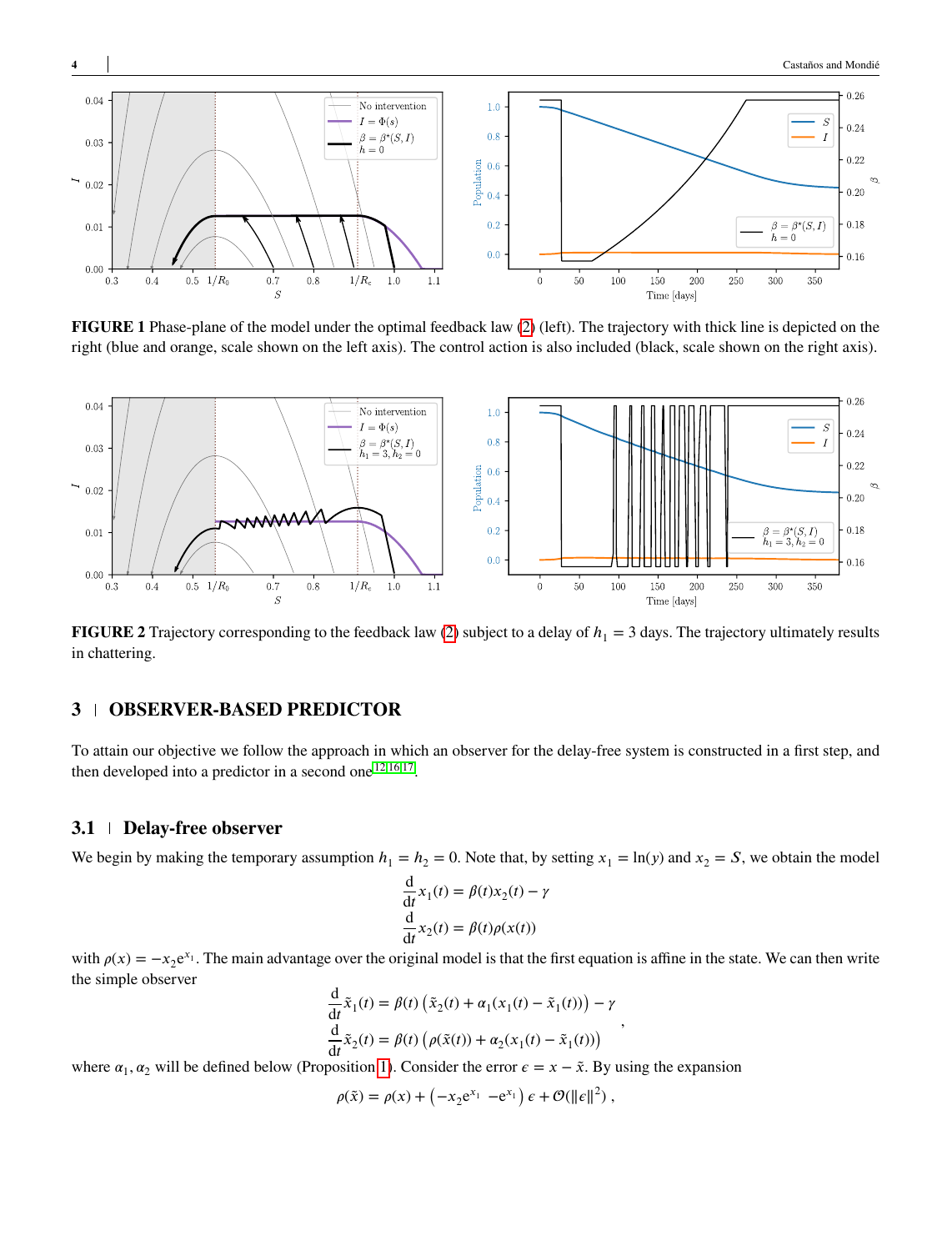we can write the error dynamics as

<span id="page-4-1"></span>
$$
\frac{d}{dt}\begin{pmatrix} \epsilon_1(t) \\ \epsilon_2(t) \end{pmatrix} = \beta(t)A(t)\begin{pmatrix} \epsilon_1(t) \\ \epsilon_2(t) \end{pmatrix} + \mathcal{O}(\|\epsilon(t)\|^2)
$$
\n(3)

with

$$
A(t) = \begin{pmatrix} -\alpha_1 & 1 \\ -\alpha_2 - S(t)I(t) & -I(t) \end{pmatrix} .
$$

Note that, since we are linearizing the estimation error around a trajectory (rather than an equilibrium), the linearized system is time-varying. Fortunately, we can ensure its stability with a simple quadratic Lyapunov function.

#### <span id="page-4-2"></span><span id="page-4-0"></span>**Proposition 1.** Set

$$
\alpha_2 > \frac{\alpha_1^2 + 1}{4\sqrt{2}\alpha_1 - 1}, \quad \alpha_1 > \frac{1}{4\sqrt{2}}
$$
 (4)

Then [\(3\)](#page-4-1) is locally quadratically stable<sup>[3](#page-0-0)</sup>.

*Proof.* Consider the candidate Lyapunov function  $V(\epsilon) = \epsilon^\top P \epsilon$  with  $P = P^\top > 0$  the solution of the Lyapunov equation

$$
\begin{pmatrix}\n-\alpha_1 & 1 \\
-\alpha_2 & 0\n\end{pmatrix} + \begin{pmatrix}\n-\alpha_1 & -\alpha_2 \\
1 & 0\n\end{pmatrix} P = -\begin{pmatrix}\n1 & 0 \\
0 & 1\n\end{pmatrix},
$$
\n
$$
P = \frac{1}{2\alpha_1\alpha_2} \begin{pmatrix}\n\alpha_2^2 + \alpha_2 & -\alpha_1\alpha_2 \\
-\alpha_1\alpha_2 & \alpha_1^2 + \alpha_2 + 1\n\end{pmatrix}.
$$
\n(5)

The time-derivative of  $V$  along the trajectories of  $(3)$  is

$$
\dot{V}(\epsilon(t)) = -\frac{\beta(t)}{2\alpha_1\alpha_2} \epsilon^{T}(t)W(S(t), I(t))\epsilon(t) + \mathcal{O}(\|\epsilon(t)\|^3)
$$

with

<span id="page-4-3"></span>that is,

$$
W(S, I) = \begin{pmatrix} 2(1 - SI)\alpha_1\alpha_2 & (\alpha_1^2 + \alpha_2 + 1)SI - \alpha_1\alpha_2I \\ (\alpha_1^2 + \alpha_2 + 1)SI - \alpha_1\alpha_2I & 2(\alpha_1\alpha_2 + (\alpha_1^2 + \alpha_2 + 1)I) \end{pmatrix} .
$$
 (6)

The restrictions  $(S, I) \in [0, 1]^2$ ,  $S + I \le 1$  imply that  $SI \le 1/4$ , so the first leading principal minor of  $W(S, I)$ , 2(1–*SI*) $\alpha_1 \alpha_2$ , is strictly positive. Regarding the second leading principal minor, we have

$$
|W(S,I)| = \alpha_1^2 \alpha_2^2 \left(4(1-SI) - I^2\right) + \alpha_1 \alpha_2 (\alpha_1^2 + \alpha_2 + 1)(4-2SI)I - (\alpha_1^2 + \alpha_2 + 1)^2 S^2 I^2.
$$

Using again  $SI \leq 1/4$  we obtain the bound

<span id="page-4-4"></span>
$$
|W(S, I)| \ge 2\alpha_1^2 \alpha_2^2 - \frac{1}{16} (\alpha_1^2 + \alpha_2 + 1)^2.
$$

Finally, the condition [\(4\)](#page-4-2) ensures that  $|W(S, I)| > 0$ , so that *V* is indeed a Lyapunov function.

 $\boldsymbol{p}$ 

In the original coordinates, the observer takes the form

$$
\frac{d}{dt}\tilde{S}(t) = -\beta(t)\left(\tilde{S}(t)\tilde{I}(t) - \alpha_2 \ln\left(\frac{y(t)}{\tilde{I}(t)}\right)\right)
$$
\n
$$
\frac{d}{dt}\tilde{I}(t) = \left(\beta(t)\tilde{S}(t) - \gamma + \beta(t)\alpha_1 \ln\left(\frac{y(t)}{\tilde{I}(t)}\right)\right)\tilde{I}(t)
$$
\n(7)

A simulation of the observer's performance is shown in Fig. [3.](#page-5-0) The observer gains,  $\alpha^{\dagger} = (\alpha_1 \ \alpha_2) = (4 \ 1)$  were chosen to satisfy [\(4\)](#page-4-2). At first, the incidence of infection exceeds  $I_{\text{max}}$  by about 12%, but then the epidemics behave as desired.

Consider again the input delay  $h_1 = 3$  days, and suppose now there is a measurement delay of  $h_2 = 7$  days<sup>[27](#page-14-9)</sup>. The combined effect of both delays is disastrous. As illustrated in Fig. [4,](#page-5-1) the hospital capacity is exceeded by more than 200 %. This motivates the design of the predictor presented in the sequel.

 $\Box$ 

<sup>&</sup>lt;sup>3</sup> Recall that [\(3\)](#page-4-1) is quadratically stable if there is a common quadratic Lyapunov function for all possible  $A(t)$ <sup>[22,](#page-14-4) Ch. 5</sup>.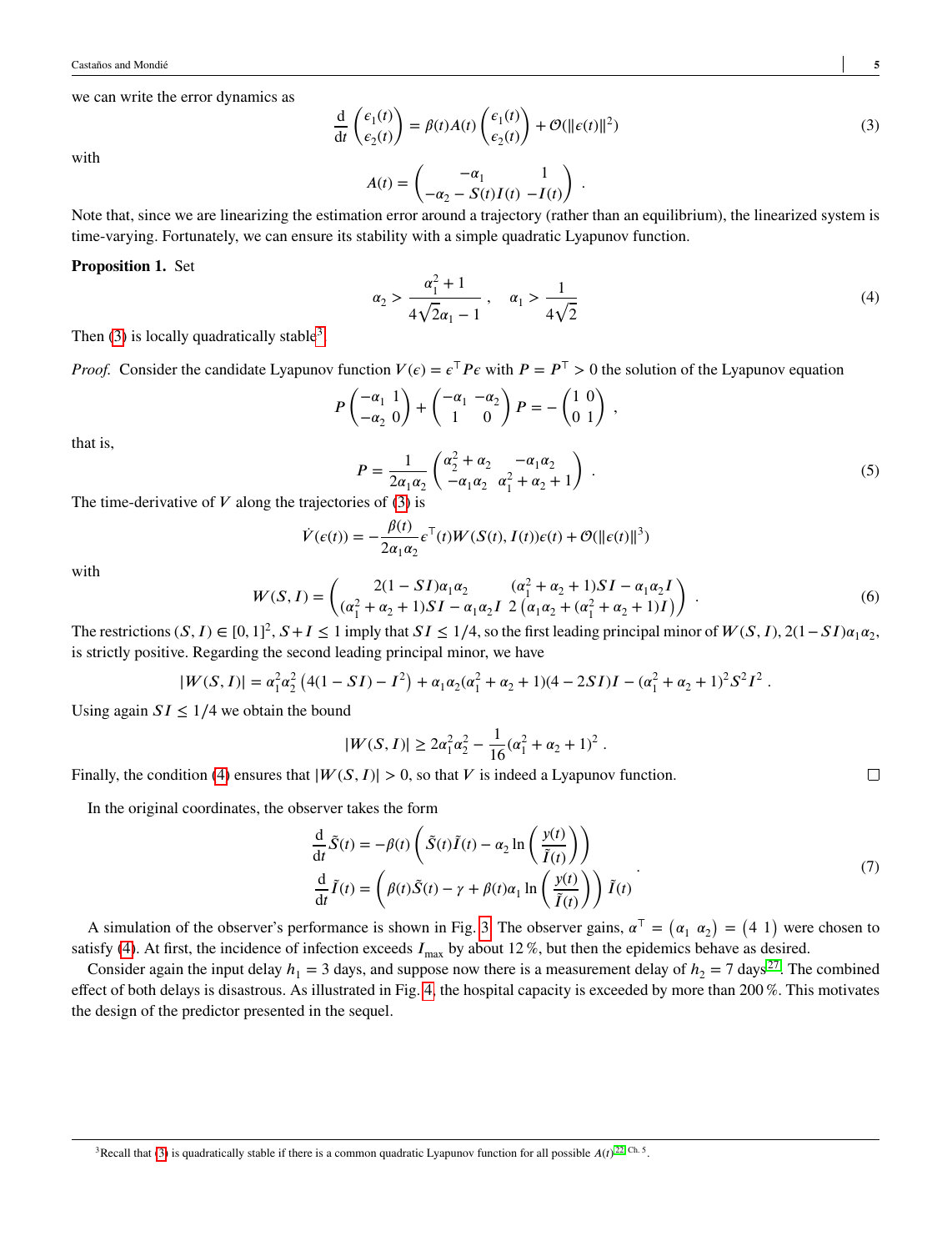<span id="page-5-0"></span>

**FIGURE 3** True and estimated trajectories under the feedback law  $\beta = \beta^*(\tilde{S}, \tilde{I})$ , with no delays.

<span id="page-5-1"></span>

**FIGURE 4** True and estimated trajectories under the feedback law  $\beta = \beta^*(\tilde{S}, \tilde{I})$  with  $h_1 = 3$  and  $h_2 = 7$  days.

## **3.2 Predictor**

Let us rewrite the observer in the original coordinates and remove the zero-delays assumption. This gives the predictor

$$
\frac{d}{dt}\hat{S}(t) = -\beta(t)\left(\hat{S}(t)\hat{I}(t) - \alpha_2 \ln\left(\frac{y(t)}{\hat{I}(t-h)}\right)\right)
$$
\n
$$
\frac{d}{dt}\hat{I}(t) = \left(\beta(t)\hat{S}(t) - \gamma + \beta(t)\alpha_1 \ln\left(\frac{y(t)}{\hat{I}(t-h)}\right)\right)\hat{I}(t)
$$
\n(8)

with  $h = h_1 + h_2$ . Considering that  $y(t) = I(t - h_2)$ , the error variables

<span id="page-5-4"></span>
$$
\epsilon_1(t) = \ln\left(\frac{I(t)}{\hat{I}(t - h_1)}\right)
$$
  
\n
$$
\epsilon_2(t) = S(t) - \hat{S}(t - h_1)
$$
\n(9)

evolve according to the dynamics

<span id="page-5-3"></span>
$$
\frac{d}{dt}\epsilon_1(t) = \beta(t - h_1) \left( S(t) - \hat{S}(t - h_1) - \alpha_1 \ln \left( \frac{I(t - h)}{\hat{I}(t - h - h_1)} \right) \right)
$$
\n
$$
\frac{d}{dt}\epsilon_2(t) = \beta(t - h_1) \left( -\alpha_2 \ln \left( \frac{I(t - h)}{\hat{I}(t - h - h_1)} \right) + \hat{S}(t - h_1) \hat{I}(t - h_1) - S(t)I(t) \right) \tag{10}
$$

Since  $\hat{I}(t - h_1) = e^{-\epsilon_1(t)} I(t)$  and  $\hat{S}(t - h_1) = S(t) - \epsilon_2(t)$ , we have

<span id="page-5-2"></span>
$$
\frac{d}{dt}\epsilon_1(t) = \beta(t - h_1) \left( -\alpha_1 \epsilon_1(t - h) + \epsilon_2(t) \right)
$$
\n
$$
\frac{d}{dt}\epsilon_2(t) = \beta(t - h_1) \left( -\alpha_2 \epsilon_1(t - h) + \psi(S(t), I(t), \epsilon(t)) \right)
$$
\n(11)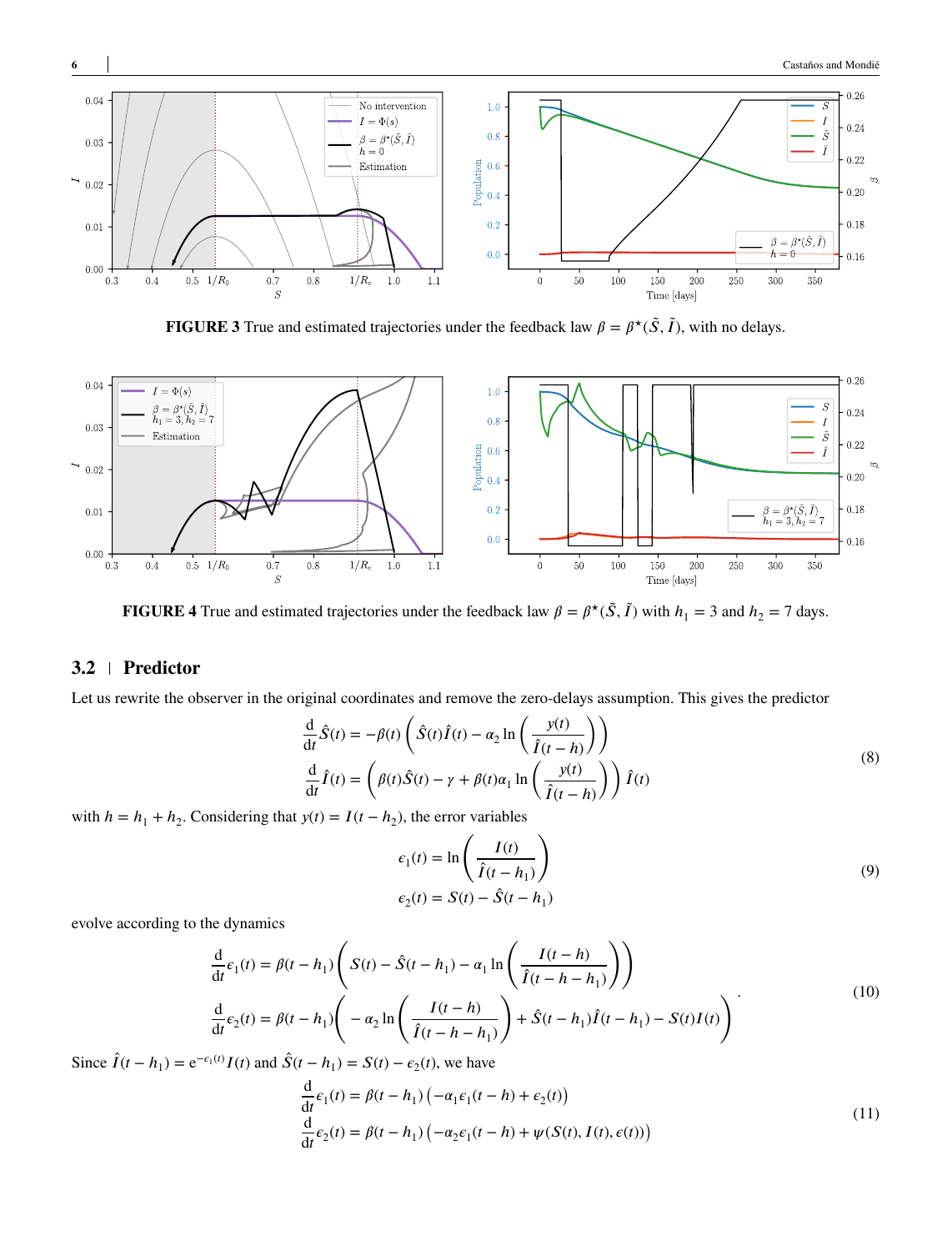with

<span id="page-6-0"></span>
$$
\psi(S, I, \epsilon) = ((S - \epsilon_2)e^{-\epsilon_1} - S)I. \tag{12}
$$

System [\(11\)](#page-5-2) can be written in the general form

<span id="page-6-4"></span>
$$
\frac{d}{dt}\epsilon(t) = \beta(t - h_1) \left[ A_0(t)\epsilon(t) + A_1 \epsilon(t - h) + G(t, \epsilon(t))\epsilon(t) \right]
$$
\n(13)

where the matrices are defined by

$$
A_0(t) = \begin{pmatrix} 0 & 1 \\ -S(t)I(t) & -I(t) \end{pmatrix}, \quad A_1 = \begin{pmatrix} -\alpha_1 & 0 \\ -\alpha_2 & 0 \end{pmatrix}
$$
 (14)

and

$$
G(t,\epsilon) = \begin{pmatrix} 0 & 0 \\ G_{21}(t,\epsilon) & G_{22}(t,\epsilon) \end{pmatrix} = \mathcal{O}(\|\epsilon\|)
$$

with

$$
G_{21}(t,\epsilon) = -S(t)I(t)\frac{e^{-\epsilon_1} + \epsilon_1 - 1}{\epsilon_1} \cdot \frac{\epsilon_1}{\epsilon_2}(t,\epsilon) = -I(t)(e^{-\epsilon_1} - 1)
$$
\n(15)

Since 
$$
\beta
$$
 multiplies all the right side (13), we can do away with it by rescaling time, much in the spirit of perturbation theory <sup>28, Ch. 10</sup>. Define the new time-scale

$$
\tau = g(t) = \int\limits_0^t \beta(s - h_1) \mathrm{d}s \; .
$$

Since  $\beta$  is strictly positive, g is strictly increasing, invertible and  $\tau$  is indeed a time-scale. Let us define the new state

<span id="page-6-1"></span>
$$
\varepsilon(\tau) = \varepsilon(g^{-1}(\tau))
$$

and note that, by the Inverse Function Theorem, we have

$$
\frac{d}{d\tau}g^{-1}(\tau) = \frac{1}{\frac{d}{dt}g(t)}\bigg|_{t=g^{-1}(\tau)} = \frac{1}{\beta(t-h_1)}\bigg|_{t=g^{-1}(\tau)}.
$$
\n(16)

Applying the chain rule and [\(16\)](#page-6-1), we see that the new state evolves according to

$$
\frac{\mathrm{d}}{\mathrm{d}\tau}\varepsilon(\tau) = \frac{1}{\beta(t-h_1)}\frac{\mathrm{d}}{\mathrm{d}t}\varepsilon(t)\Big|_{t=g^{-1}(\tau)},
$$

<span id="page-6-2"></span>that is,

$$
\dot{\varepsilon}(\tau) = B_0(\tau)\varepsilon(\tau) + B_1\varepsilon(\tau - \eta(\tau)) + H(\tau, \varepsilon(\tau))\varepsilon(\tau)
$$
\n(17)

with

$$
B_0(\tau) = A_0(g^{-1}(\tau)), \quad B_1 = A_1, \quad H(\tau, \varepsilon) = G(g^{-1}(\tau), \varepsilon)
$$

and

$$
\eta(\tau) = \tau - g(g^{-1}(\tau) - h) .
$$

The last equation follows from the condition

<span id="page-6-3"></span>
$$
\varepsilon(\tau - \eta(\tau)) = \varepsilon(g(g^{-1}(\tau) - h)) = \varepsilon(g^{-1}(\tau) - h)).
$$

Observe that  $\beta_{\min} h \leq \tau - g(t - h) = \int_{t}^{t}$  $\int_{t-h}^{t} \beta(s-h_1) ds \leq \beta_{\text{max}} h$ , so the time-varying delay is bounded by

$$
\beta_{\min} h \leq \eta(\tau) \leq \beta_{\max} h.
$$

For ease of reference, we will define

$$
\bar{\eta} = \beta_{\text{max}} h \tag{18}
$$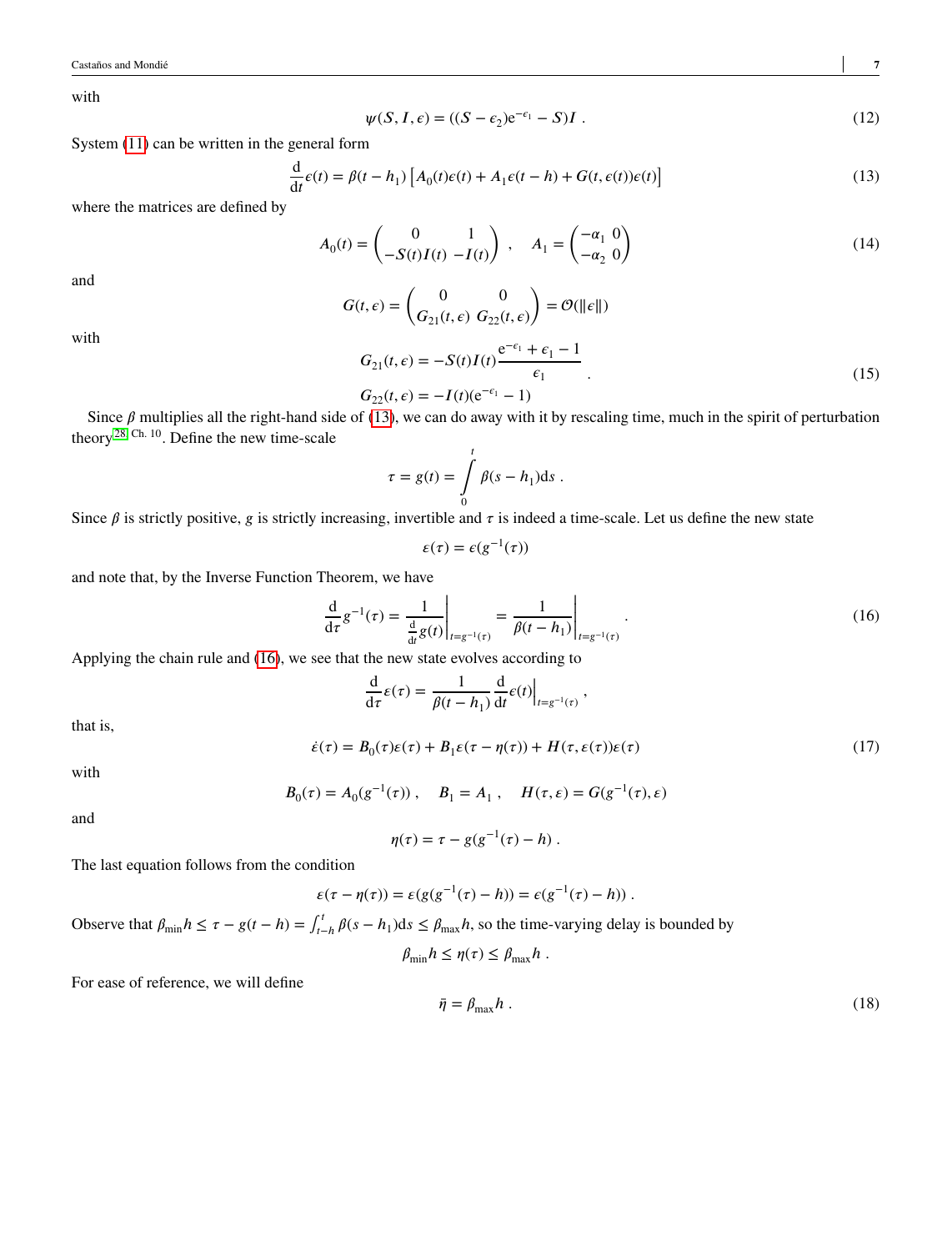

**FIGURE 5** Stability/instability boundaries of the quasipolynomials [\(21\)](#page-7-1) in the space of parameters ( $\alpha_1, \alpha_2$ ) for  $\bar{I} = 1$  and  $\bar{\eta} = 0.5$ . The boundary of the intersection of the three regions is depicted in black.

## <span id="page-7-0"></span>**4 TUNING THE PREDICTOR GAINS**

There are two main difficulties in establishing the stability of  $(17)$ : The time-varying nature of  $B_0$ , and the presence of the delayed state. The former difficulty will be addressed by formulating  $(17)$  in the framework of polytopic differential inclusions<sup>[22,](#page-14-4) Ch. 5</sup>. In order to do so, we will focus on the state-space rectangle  $[0, 1] \times [0, \bar{I}]$ , where  $I_{\text{max}} \leq \bar{I} \leq 1$ . When the state is restricted to such rectangle,  $B_0$  varies within a fixed polytope of matrices, i.e.,

<span id="page-7-2"></span>
$$
B_0(t) \in \text{Co}\{C_1, C_2, C_3\},\tag{19}
$$

<span id="page-7-4"></span>where

$$
C_1 = \begin{pmatrix} 0 & 1 \\ 0 & 0 \end{pmatrix} , C_2 = \begin{pmatrix} 0 & 1 \\ 0 & -\bar{I} \end{pmatrix} , C_3 \begin{pmatrix} 0 & 1 \\ -\bar{I} & -\bar{I} \end{pmatrix}
$$
 (20)

and Co stands for convex closure, that is,

$$
C \circ \{C_1, C_2, C_3\} = \left\{ \sum_{i=1}^3 c_i \cdot C_i \mid c_i \ge 0, \sum_{i=1}^3 c_i = 1 \right\} .
$$

An obvious necessary condition for the stability of the polytopic model [\(17\)](#page-6-2)-[\(19\)](#page-7-2) is the stability of its linearized vertices,

<span id="page-7-1"></span>
$$
\dot{\varepsilon}(\tau)=C_i\varepsilon(\tau)+B_1\varepsilon(\tau-\bar{\eta})\;,\quad i=1,2,3.
$$

The characteristic equations of the vertices are

$$
p_1(s) = s^2 + (s\alpha_1 + \alpha_2) e^{-\bar{\eta}s}
$$
  
\n
$$
p_2(s) = s^2 + ((s + \bar{I})\alpha_1 + \alpha_2) e^{-\bar{\eta}s} + s\bar{I}
$$
  
\n
$$
p_3(s) = s^2 + ((s + \bar{I})\alpha_1 + \alpha_2) e^{-\bar{\eta}s} + (s + 1)\bar{I}
$$
\n(21)

We will work out the stability/instability boundaries of these quasipolynomials in the space of parameters  $(\alpha_1, \alpha_2)$ . According to the D-partition method<sup>[18](#page-14-0)</sup>, these boundaries correspond to roots crossing the imaginary axis of the complex plane. When the crossing root is real  $(s = 0)$ , the boundaries are

$$
p_1
$$
:  $\alpha_2 = 0$   
\n $p_2$ :  $\alpha_2 = -\alpha_1 \bar{I}$   
\n $p_3$ :  $\alpha_2 = -(\alpha_1 + 1)\bar{I}$ .

<span id="page-7-3"></span>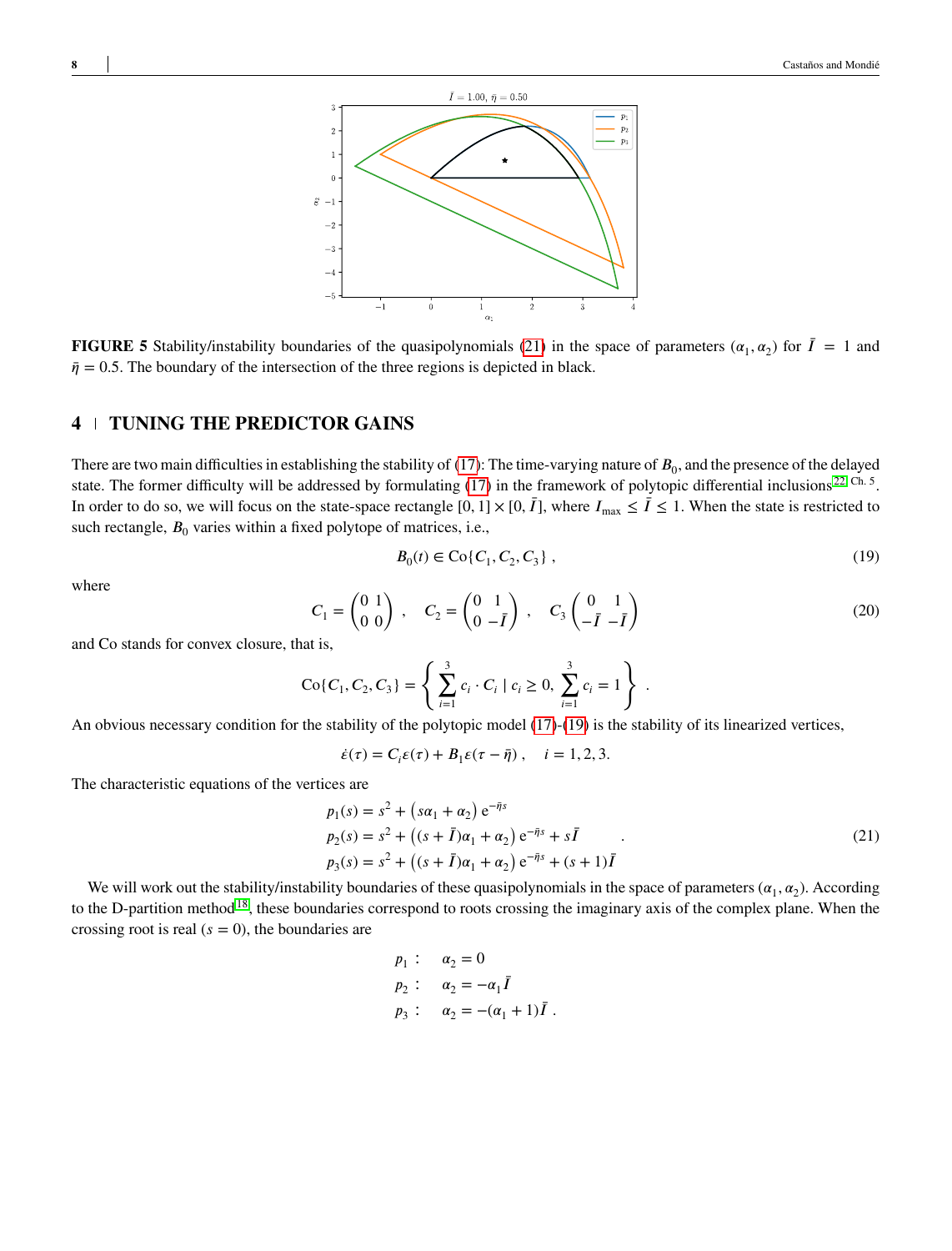<span id="page-8-1"></span>

**FIGURE 6** Stability/instability boundaries of the quasipolynomials [\(21\)](#page-7-1) in the space of parameters ( $\alpha_1, \alpha_2$ ) for  $\bar{I} = 0.03$  and  $\bar{\eta}$  = 2.5. The boundary of the intersection of the three regions is depicted in black.

If a crossing root is imaginary ( $s = j\omega$ ), the boundaries satisfy

$$
p_1: \begin{pmatrix} \omega \sin(\omega \bar{\eta}) & \cos(\omega \bar{\eta}) \\ \omega \cos(\omega \bar{\eta}) & -\sin(\omega \bar{\eta}) \end{pmatrix} \alpha = \begin{pmatrix} \omega^2 \\ 0 \end{pmatrix}
$$
  
\n
$$
p_2: \begin{pmatrix} \omega \sin(\omega \bar{\eta}) + \bar{I} \cos(\omega \bar{\eta}) & \cos(\omega \bar{\eta}) \\ \omega \cos(\omega \bar{\eta}) - \bar{I} \sin(\omega \bar{\eta}) & -\sin(\omega \bar{\eta}) \end{pmatrix} \alpha = \begin{pmatrix} \omega^2 \\ -\omega \bar{I} \end{pmatrix}
$$
  
\n
$$
p_3: \begin{pmatrix} \omega \sin(\omega \bar{\eta}) + \bar{I} \cos(\omega \bar{\eta}) & \cos(\omega \bar{\eta}) \\ \omega \cos(\omega \bar{\eta}) - \bar{I} \sin(\omega \bar{\eta}) & -\sin(\omega \bar{\eta}) \end{pmatrix} \alpha = \begin{pmatrix} \omega^2 - \bar{I} \\ -\omega \bar{I} \end{pmatrix}
$$

The form and disposition of the stability regions depend on  $\bar{\eta}$  and  $\bar{I}$ . Figure [5](#page-7-3) shows their boundaries for a relatively small delay,  $\bar{\eta} = 0.5$ , and the largest incidence,  $\bar{I} = 1$ . Figure [6](#page-8-1) shows the boundaries of the stability regions for a larger delay,  $\bar{\eta} = 2.5$ , but a smaller incidence,  $\bar{I} = 0.03$ . Since stability of the three vertices is a necessary condition for the stability of [\(17\)](#page-6-2)-[\(19\)](#page-7-2), we require  $\alpha$  to be placed at the intersection of the three regions (boundaries drawn in black), for example, at an approximate centroid of the intersection (marked with *⋆*).

## <span id="page-8-0"></span>**5 STABILITY OF THE PREDICTOR**

Setting  $\alpha$  as described in the previous section, i.e., at the intersection of the stability regions, only ensures that a necessary condition for stability is satisfied. We will now exploit the polytopic nature of [\(3\)](#page-4-1) and the fact that stabilty is ensured by the existence of a Lyapunov-Krasowskii functional that is common to all the vertices of the polytope.

We will begin by summarizing a general assertion from the book by Fridman<sup>[21](#page-14-3)</sup>.

**Lemma 1.** Consider the candidate Lyapunov-Krasowskii functional

$$
V(\varepsilon_{\tau}) = \varepsilon^{\top}(\tau)P\varepsilon(\tau) + \int_{\tau-\bar{\eta}}^{\tau} \varepsilon^{\top}(s)S\varepsilon(s)ds + \bar{\eta} \int_{-\bar{\eta}}^{0} \int_{\tau+\theta}^{\tau} \dot{\varepsilon}^{\top}(s)R\dot{\varepsilon}(s)dsd\theta
$$
\n(22)

with  $P > 0$ ,  $R \ge 0$ ,  $S \ge 0$  and  $\bar{\eta} \ge 0$ . Define

$$
E(\tau)=\begin{pmatrix}\varepsilon(\tau)&\dot{\varepsilon}(\tau)&\varepsilon(\tau-\bar{\eta})&\varepsilon(\tau-\eta(\tau))\end{pmatrix}^\top
$$

The time derivative of  $V$  satisfies

<span id="page-8-3"></span>
$$
\dot{V}(\varepsilon_{\tau}) \le E(\tau)^{\top} \begin{pmatrix} S-R & P & 0 & R \\ \star & \bar{\eta}^{2}R & 0 & 0 \\ \star & \star & -(S+R) & 0 \\ \star & \star & \star & -2R \end{pmatrix} E(\tau) \,, \tag{23}
$$

<span id="page-8-2"></span>*.*

where the terms  $\star$  are such that the overall matrix is symmetric.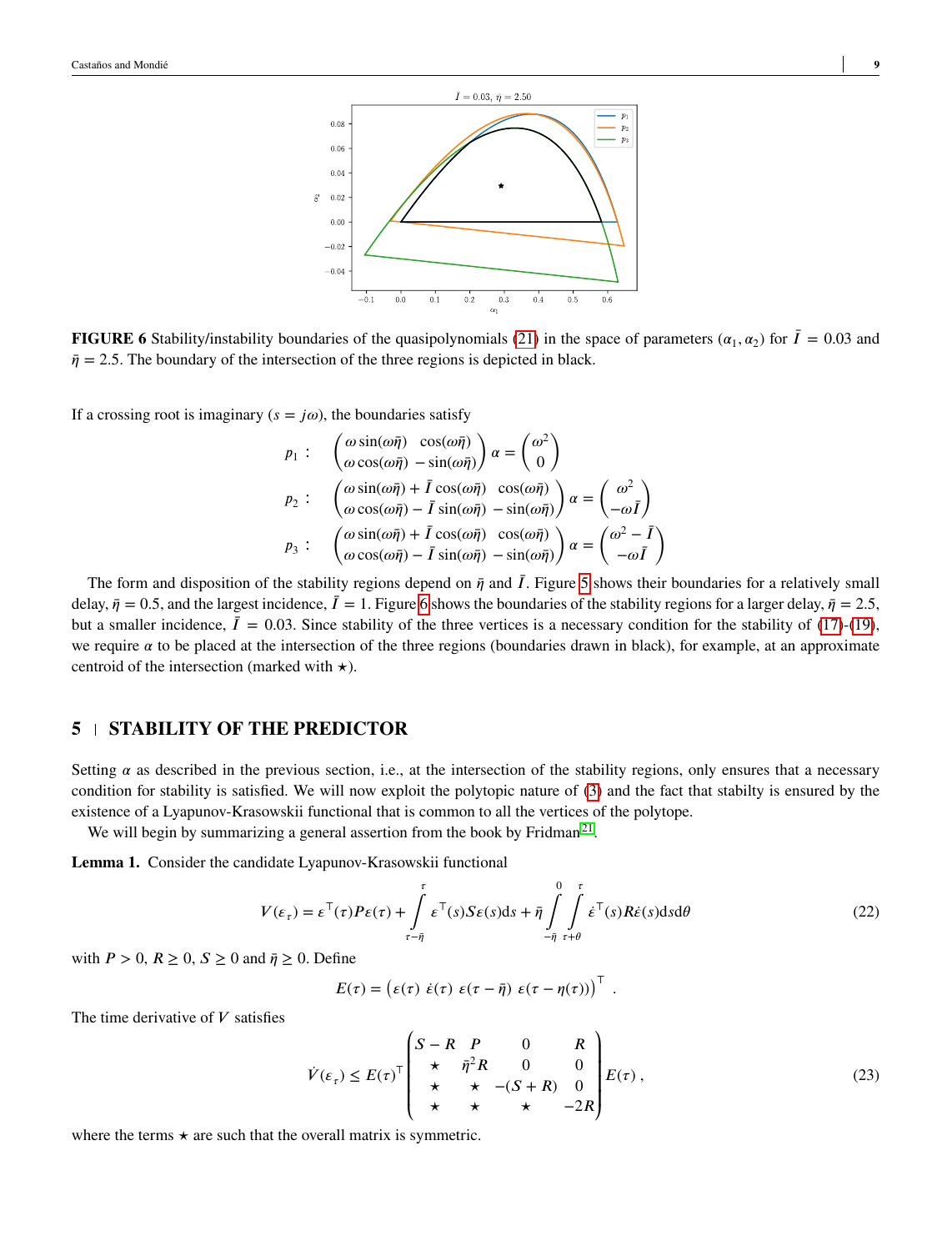The lemma is easily proved by differentiating  $V$  and applying Jensen's lemma<sup>[21,](#page-14-3) Ch. 3</sup>.

#### <span id="page-9-4"></span>**Theorem 1.** Let

<span id="page-9-1"></span>
$$
Q(C; P, R, S, P_2, P_3) = \begin{pmatrix} C^{\top} P_2 + P_2^{\top} C + S - R & P - P_2^{\top} + C^{\top} P_3 & 0 & P_2^{\top} B_1 + R \\ \star & -P_3 - P_3^{\top} + \bar{\eta}^2 R & 0 & P_3^{\top} B_1 \\ \star & \star & \star & -(S + R) & R \\ \star & \star & \star & -2R \end{pmatrix},
$$
(24)

<span id="page-9-2"></span>where *C*, *P*, *R*, *S*, *P*<sub>2</sub> and *P*<sub>3</sub> are 2 × 2 matrices, and  $\bar{\eta}$  is given by [\(18\)](#page-6-3). Suppose that there exists  $P > 0$ ,  $R \ge 0$ ,  $S \ge 0$  and  $P_2$ ,  $P_3$  such that

$$
Q(C_i; P, R, S, P_2, P_3) < 0 \,, \quad i = 1, 2, 3 \,, \tag{25}
$$

with the matrices  $C_i$  given by [\(20\)](#page-7-4) and  $B_1 = A_1$  defined by [\(14\)](#page-6-4). Then, the trivial solution of the observer error-dynamics [\(17\)](#page-6-2) is locally asymptotically stable.

*Proof.* The proof follows the descriptor approach<sup>[21](#page-14-3)</sup>, but we pay special attention to the nonlinear terms in [\(17\)](#page-6-2) and incorporate the time-varying nature of the system. Consider again [\(22\)](#page-8-2) and note that, for any  $P_2, P_3 \in \mathbb{R}^{2 \times 2}$ ,

<span id="page-9-0"></span>
$$
2\left(\varepsilon(\tau)^{\top} P_2^{\top} + \dot{\varepsilon}(\tau)^{\top} P_3^{\top}\right) \cdot \left(B_0(\tau)\varepsilon(\tau) + B_1\varepsilon(\tau - \eta(\tau)) + H(\tau, \varepsilon(\tau))\varepsilon(\tau) - \dot{\varepsilon}(\tau)\right) = 0
$$

or, in matrix form,

$$
E(\tau)^{\top} \begin{pmatrix} B_0(\tau)^{\top} P_2 + P_2^{\top} B_0(\tau) - P_2^{\top} + B_0(\tau)^{\top} P_3 & 0 & P_2^{\top} B_1 \\ \star & -P_3 - P_3^{\top} & 0 & P_3^{\top} B_1 \\ \star & \star & 0 & 0 \\ \star & \star & \star & 0 \end{pmatrix} E(\tau) + 2 (\epsilon(\tau)^{\top} P_2^{\top} + \dot{\epsilon}(\tau)^{\top} P_3^{\top}) \cdot H(\tau, \epsilon(\tau)) \cdot \epsilon(\tau) = 0. \quad (26)
$$

Observe that

$$
2\left(\varepsilon(\tau)^{\top} P_2^{\top} + \dot{\varepsilon}(\tau)^{\top} P_3^{\top}\right) \cdot H(\tau, \varepsilon(\tau)) \cdot \varepsilon(\tau) = \mathcal{O}(\Vert E(\tau) \Vert^3) ,
$$

so adding [\(26\)](#page-9-0) to [\(23\)](#page-8-3) gives

$$
\dot{V}(\varepsilon_{\tau}) \le -E^{\top}(\tau)Q(B_0(t); P, R, S, P_2, P_3)E(\tau) + \mathcal{O}(\Vert E(\tau) \Vert^3) .
$$

Because of [\(19\)](#page-7-2), there exists continuous real-valued functions  $c_i$  such that

$$
B_0(\tau) = \sum_{i=1}^3 c_i(\tau) C_i , \quad c_i(\tau) \ge 0 , \quad \sum_{i=1}^3 c_i(\tau) \equiv 1 .
$$

Since *C* appears affinely in [\(24\)](#page-9-1), we have <sup>[21,](#page-14-3) Remark 3.6</sup>

$$
\dot{V}(\varepsilon_{\tau}) \leq -\sum_{i=1}^{3} c_i(\tau) E^{\top}(\tau) Q(C_i; P, R, S, P_2, P_3) E(\tau) + \mathcal{O}(\Vert E(\tau) \Vert^3) .
$$

By [\(25\)](#page-9-2), the derivative of *V* is negative definite in a neighborhood of the origin and asymptotic stability follows.

Perhaps not surprisingly, the LMI [\(25\)](#page-9-2) is feasible if the delays are not too large. Allow us to formalize this statement.

**Theorem 2.** Let  $\overline{I} < 2(\sqrt{2}-1)$ , and let the predictor gains satisfy

<span id="page-9-3"></span>
$$
\alpha_2 > \frac{\alpha_1^2 + 1}{a\alpha_1 - 1}\bar{I}, \quad \alpha_1 > \frac{1}{a}\bar{I}, \quad a = \sqrt{4 - 4\bar{I} - \bar{I}^2} > 0.
$$
 (27)

Then, the LMI [\(25\)](#page-9-2) is feasible for  $\bar{\eta}$  small enough.

*Proof.* Consider the case  $\bar{\eta} = 0$  and set  $S = 0$ ,  $P_2 = P$  and  $P_3 = \delta P$ , where  $\delta > 0$  is a parameter to be determined later. The matrix  $Q(24)$  $Q(24)$  takes the form

$$
Q(C; P, R, 0, P, \delta P) = \begin{pmatrix} C^{\top} P + P C + R & \delta C^{\top} P & 0 & P B_1 + R \\ \star & -2 \delta P & 0 & \delta P B_1 \\ \star & \star & -R & R \\ \star & \star & \star & -2R \end{pmatrix}.
$$

 $\Box$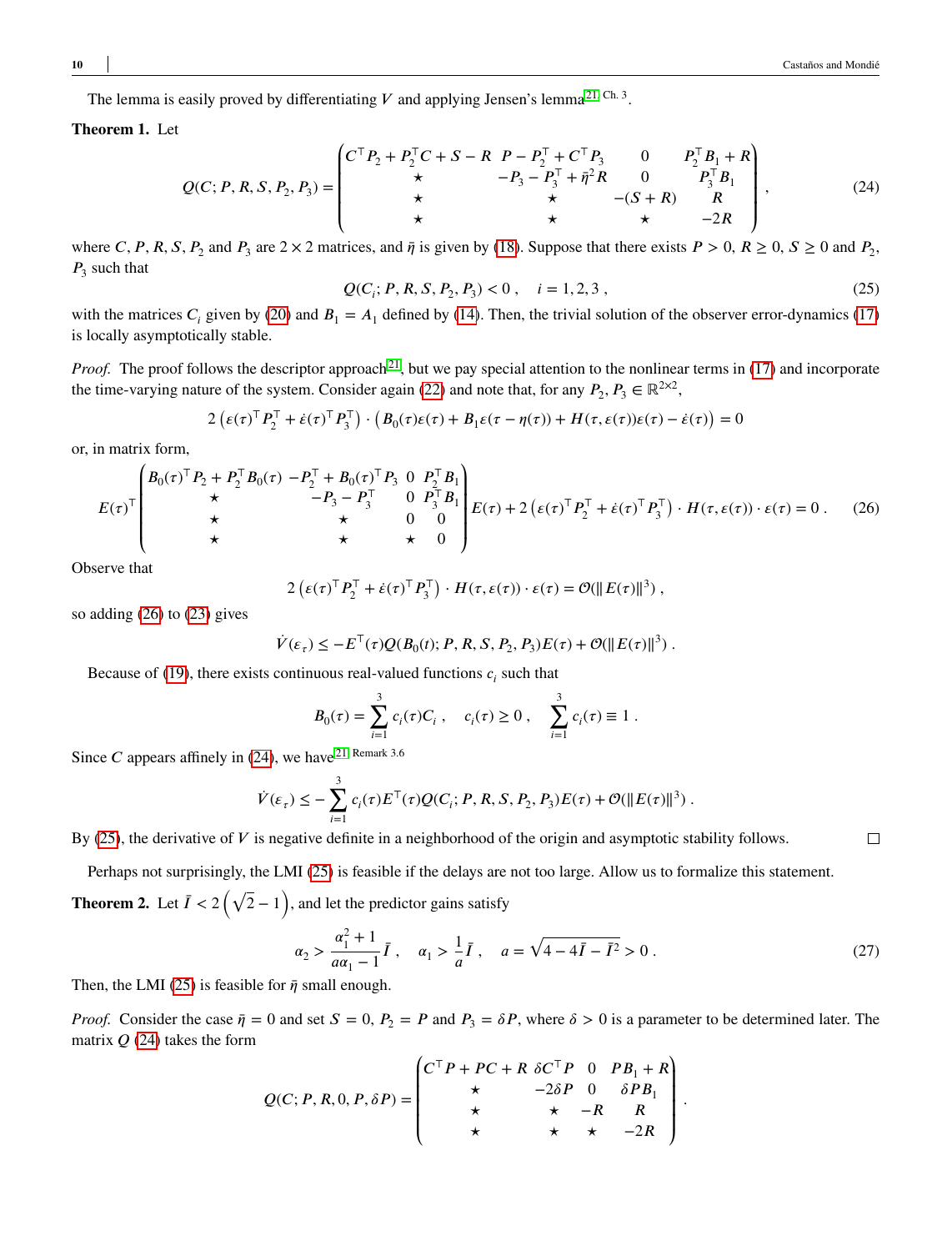<span id="page-10-2"></span>

**FIGURE 7** True and estimated trajectories under the feedback law  $\beta = \beta^*(\hat{S}, \hat{I})$ , with  $h_1 = 3$  and  $h_2 = 7$  days (solid lines). For illustration purposes, we include the trajectories that correspond to an unstable prediction error (dashed lines).

By taking the Schur complement of *Q* with respect to the block

<span id="page-10-1"></span><span id="page-10-0"></span>
$$
\begin{pmatrix} -R & R \\ \star & -2R \end{pmatrix} ,
$$

we can readily see that the inequality  $Q(C; P, R, 0, P, \delta P) < 0$  is equivalent to

$$
\bar{Q}(C; P, R, \delta) = \begin{pmatrix} (C + B_1)^{\top} P + P(C + B_1) + P B_1 R^{-1} B_1^{\top} P & \delta \left( (C + B_1)^{\top} P + P B_1 R^{-1} B_1^{\top} P \right) \\ \star & -2 \delta P + \delta^2 P B_1 R^{-1} B_1^{\top} P \end{pmatrix} < 0. \tag{28}
$$

Take *P* as in [\(5\)](#page-4-3). Direct computations show that [\(27\)](#page-9-3) imply that

$$
(C_i + B_1)^{\top} P + P(C_i + B_1) \leq -\bar{W}, \quad i = 1, ..., 3
$$
 (29)

for some  $\bar{W} > 0$ . Let  $\lambda_{\text{min}}$  be the smallest eigenvalue of *R*. By [\(29\)](#page-10-0), we can always choose *R* with  $\lambda_{\text{min}}$  large enough so that the upper-left block of  $\overline{Q}$  is negative definite,

$$
(C + B_1)^T P + P(C + B_1) + P B_1 R^{-1} B_1^T P < 0.
$$

For sufficiently small  $\delta$  we have

$$
-2\delta P + \delta^2 P B_1 R^{-1} B_1^\top P < 0 \; .
$$

By taking now the Schur complement of  $\bar{Q}$  with respect to its lower-right block we can see that, again for  $\delta$  small enough, the LMI [\(28\)](#page-10-1) is satisfied. We have shown that [\(25\)](#page-9-2) is feasible for  $\bar{\eta} = 0$ . By continuity, it is also feasible for  $\bar{\eta}$  small enough.  $\Box$ 

For our example, we take a conservative approach and set

$$
\bar{\eta} = 5 > (h_1 + h_2)\beta_{\text{max}} = 2.4
$$

and  $\bar{I} = 30 \times 10^{-3}$  (recall that  $I_{\text{max}} = 12.63 \times 10^{-3}$ ). The gain  $\alpha = (0.115 \ 0.005)$  lays within the intersection of the stability regions of  $p_1$ ,  $p_2$  and  $p_3$ .

The LMI [\(25\)](#page-9-2) was solved using  $SCS^{29}$  $SCS^{29}$  $SCS^{29}$ . A solution is

$$
P = \begin{pmatrix} 51.1 & -140.6 \\ -140.6 & 979.2 \end{pmatrix}, \quad R = S = \begin{pmatrix} 16.3 & -0.6 \\ -0.6 & 3.3 \end{pmatrix} \quad \text{and} \quad P_2 = P_3 = \begin{pmatrix} 42.3 & -85.3 \\ -140.5 & 984.4 \end{pmatrix},
$$

so, according to Thm. [1,](#page-9-4) the prediction error converges to zero asymptotically. This is illustrated in Fig. [7](#page-10-2) (solid lines). The hospital capacity is now exceeded by 22 % (much smaller than the previous 200 %).

The correct tuning of the predictor parameters is, of course, critical. For illustration purposes, we consider the gain  $\alpha =$ 1.03 0.04), which lays outside the stability region described in Section [4.](#page-7-0) The response is also shown in Fig. [7](#page-10-2) (dashed lines). The hospital capacity is now exceeded by more than 500 %.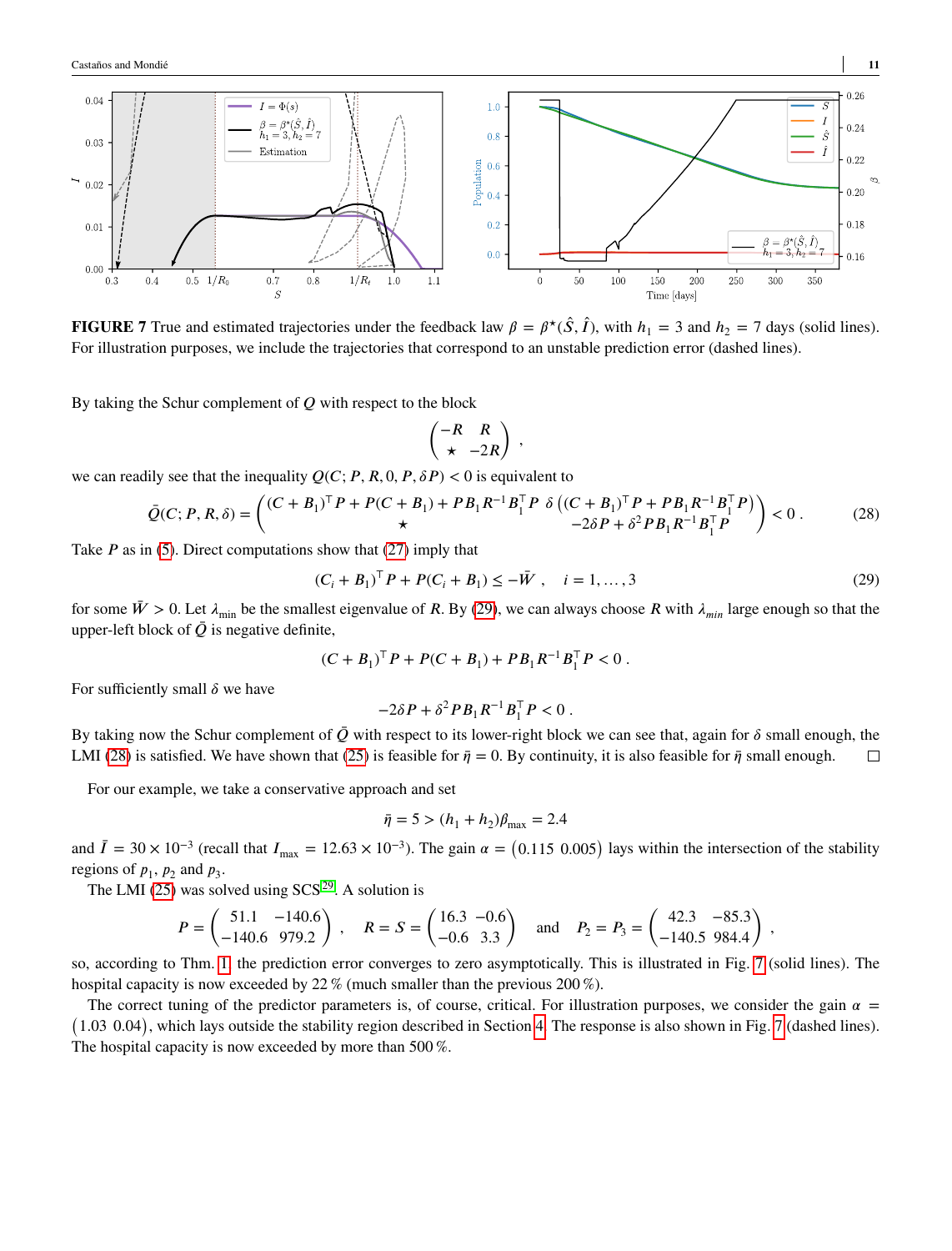## <span id="page-11-0"></span>**6 ON THE EFFECT OF MEASUREMENT ERRORS**

A frequent situation in epidemics is poor output variable measurement, mainly due to underregistration. A sound assumption is that the output is proportional to the measured variable,  $I(t - h_2)$ . The proportion may be time-varying but always less than 1. It is described as

$$
y(t) = I(t - h_2)m(t - h_2)
$$

<span id="page-11-2"></span>with

$$
m(t) \in [1 - \delta, 1], \quad 0 \le \delta < 1. \tag{30}
$$

The logarithmic term in the prediction error dynamics [\(10\)](#page-5-3) is now

$$
\ln\left(\frac{y(t-h_1)}{\hat{I}(t-h-h_1)}\right)=\ln\left(\frac{I(t-h)m(t-h)}{\hat{I}(t-h-h_1)}\right)=\ln\left(\frac{I(t-h)}{\hat{I}(t-h-h_1)}\right)+\ln(m(t-h))\;.
$$

Define  $d(t) = \ln(m(t))$  and observe that, by [\(30\)](#page-11-2), it satisfies  $|d(t)| \leq d$  with

<span id="page-11-3"></span>
$$
\bar{d} = \ln\left(\frac{1}{1-\delta}\right) \; .
$$

The prediction error now has the dynamics

$$
\dot{\varepsilon}(\tau) = B_0(\tau)\varepsilon(\tau) + B_1\varepsilon(\tau - \eta(\tau)) + H(\tau, \varepsilon(\tau))\varepsilon(\tau) - \alpha d(\tau - \eta(\tau))\,. \tag{31}
$$

To analyze the effect of the measurement error on the system response, we compute the time derivative of the functional [\(22\)](#page-8-2), now along the trajectories of system [\(31\)](#page-11-3). Following the same steps as in the proof of Theorem [1,](#page-9-4) we obtain

$$
\dot{V}(\varepsilon_{\tau}) \leq -\sum_{i=1}^{3} c_i(\tau) E^{\top}(\tau) Q(C_i; P, R, S, P_2, P_3) E(\tau) - 2 \left( \varepsilon(\tau)^{\top} P_2^{\top} + \dot{\varepsilon}(\tau)^{\top} P_3^{\top} \right) \alpha d(\tau - \eta(\tau)) + \mathcal{O}(\|E(\tau)\|^3) .
$$

From the order relation

$$
2\left(\varepsilon(\tau)^{\top} P_2^{\top} + \dot{\varepsilon}(\tau)^{\top} P_3^{\top}\right) \alpha d(\tau - \eta(\tau)) = \mathcal{O}(\bar{d} \cdot ||E(\tau)||)
$$

we conclude that, for  $\bar{d}$  small enough, the solutions are ultimately bounded with ultimate bound proportional to  $\bar{d}$ .

We now simulate the effects of the measurement noise described above. We take  $\delta = 0.5$  and define  $m(t)$  a random variable with a beta distribution. We perform simulations for the predictor and the observer (see Fig. [8\)](#page-12-0). The measurement errors result in a higher number of infected people. The poor performance of the observer had already been established. Noise simply makes it worse. In the case of the predictor, the increment is relatively low if we take into account the high amplitude of the error.

#### <span id="page-11-1"></span>**7 PREDICTION USING REAL DATA**

Finally, we will evaluate the predictor's performance using real data from the covid epidemic in Mexico City. Figure [9](#page-12-1) (top) shows records of active cases obtained on different days. Note that the number of active cases registered on the current day is quite unreliable but, as time goes by, the records are updated until further corrections become negligible. It can be seen that present data about cases that are older than 20 days is fairly accurate, so we take  $h_2 = 20$ .

We do not know the exact control strategy implemented by the public health officials, but we can use the community mobility to infer it. Indeed, it is reasonable to expect the transmission rate to be proportional to the mobility, so we set

$$
\beta(t) = \beta_{\text{max}} \cdot (1 + \text{chg}(t)),
$$

where chg is the mobility change with respect to the baseline. Note that in this case we have  $h_1 = 0$ .

Following the guidelines of Section [4](#page-7-0) with  $h = h_1 + h_2 = 20$  we propose

$$
\alpha_1 = 0.38 \quad \text{and} \quad \alpha_2 = 0.05 \ .
$$

We activate the predictor at time  $t = -h$  with an initial state defined by

 $\hat{S}(t) = 1$  and  $\hat{I}(t) = I(t)$ ,  $t \in [-2h, -h]$ ,

where  $I$  is taken from the report available at day  $t = 0$  (black line). The resulting prediction (dashed green line) closely matches the report that will appear 20 days later (solid green line). Consequently, the prediction  $\hat{I}(0)$  is practically equal to the value that will be finally reported.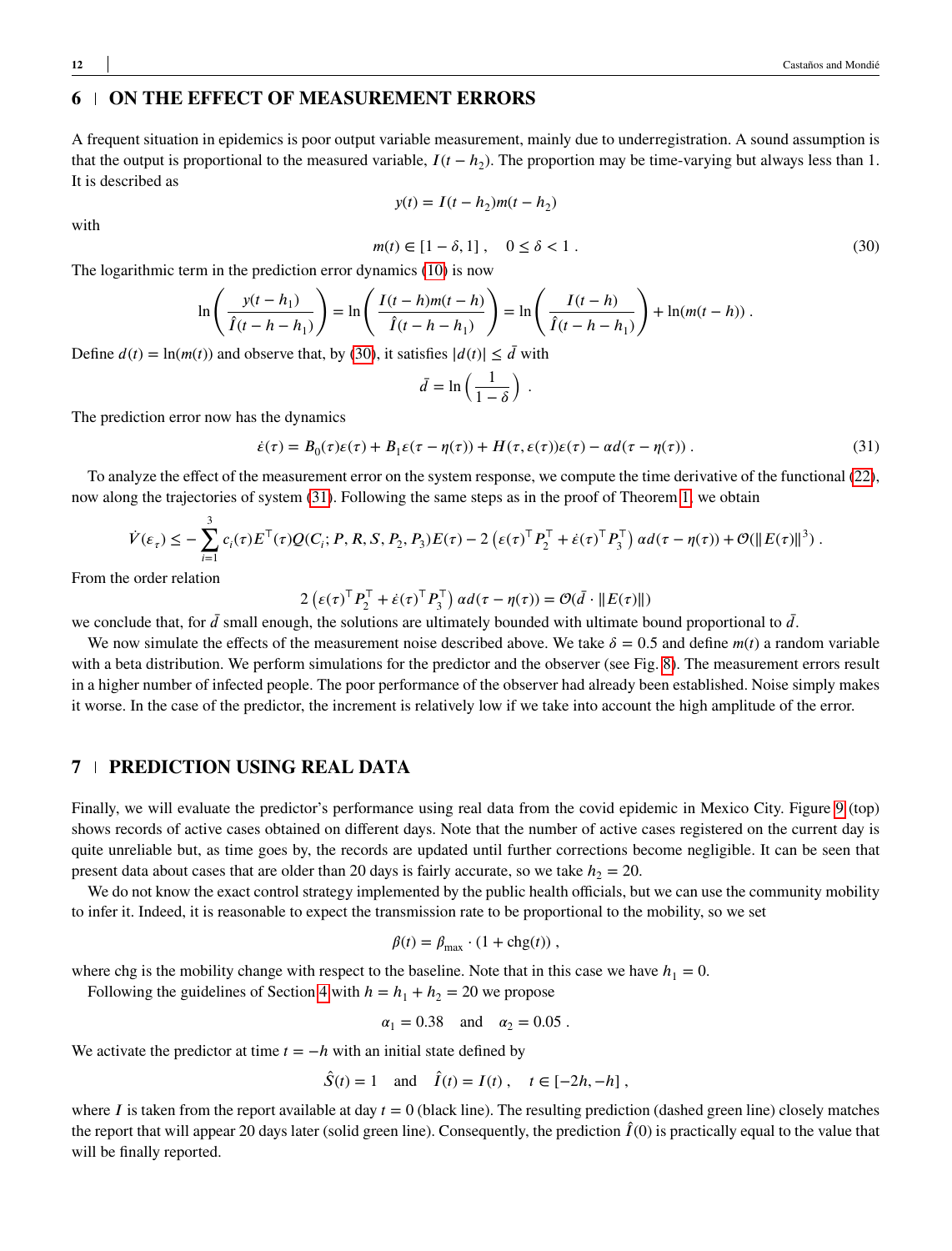<span id="page-12-0"></span>

<span id="page-12-1"></span>**FIGURE 8** Closed-loop trajectories using the predictor [\(8\)](#page-5-4) (top) and the observer [\(7\)](#page-4-4) (bottom). Simulations were performed with and without measurement errors.



**FIGURE 9** Prediction of the infected fraction of the population of Mexico City (dashed green line). The prediction is computed using records of active cases available at day zero<sup>[30](#page-14-12)</sup> (black line, top), and of mobility changes<sup>[31](#page-14-13)</sup> (black line, bottom). The prediction was obtained using [\(8\)](#page-5-4) with  $h_1 = 0$  and  $h_2 = 20$ . For comparison purposes, some future records of active cases are included. Day zero corresponds to August the  $3<sup>rd</sup>$ , 2020.

## **8 CONCLUSIONS**

We have presented a predictor for systems with large input delays. The predictor is designed using the observer-predictor methodology introduced in the past years. In contrast with existing proposals, we present simple tuning criteria for ensuring the simultaneous stability of the polytopic model's vertices. The stability of the complete polytopic model is then established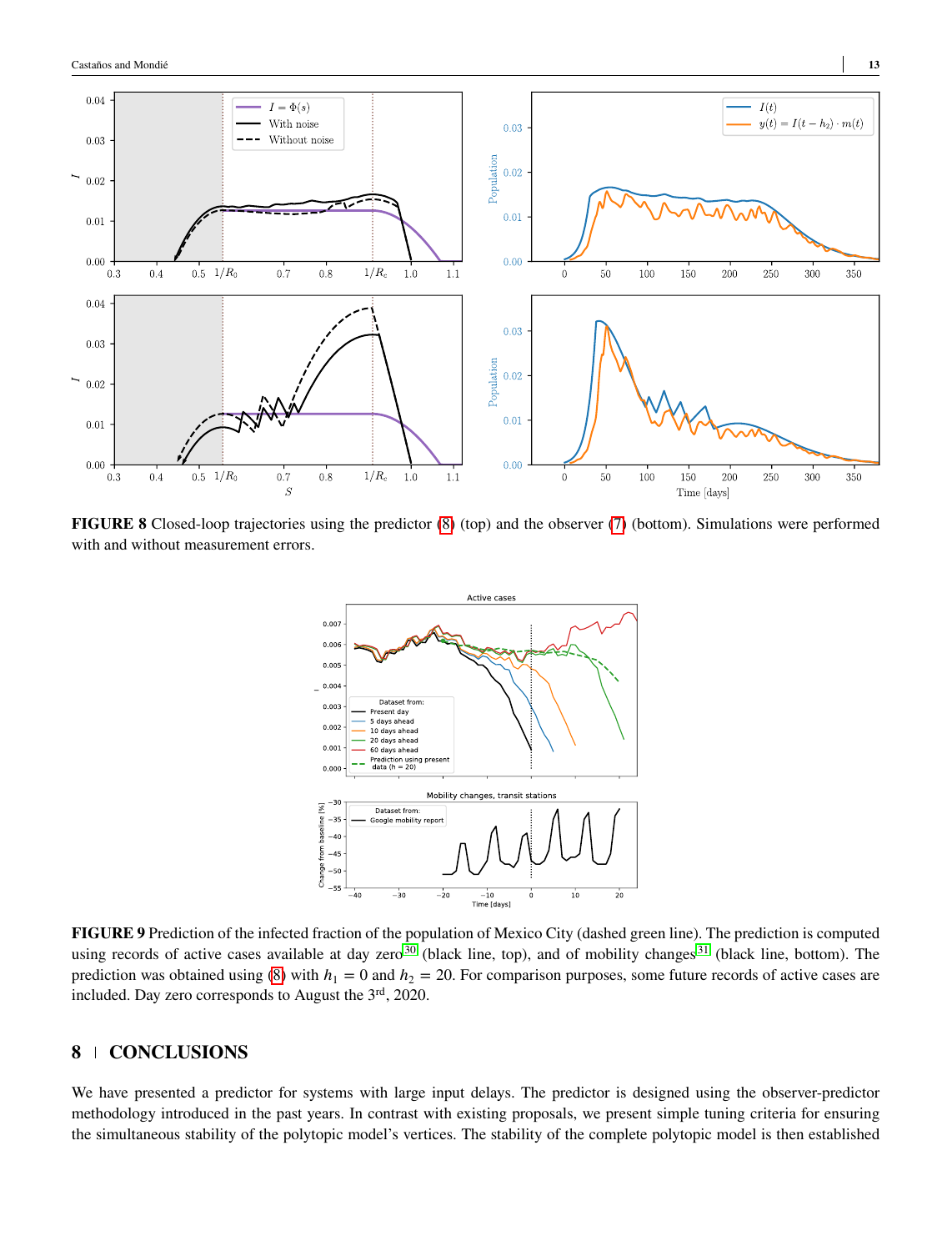formally with the help of a Lyapunov-Krasovskii functional. The functional can also be used to assess the sensitivity of the predictor with respect to error measurements. It is worthy of mentioning that it can also be used to find estimates of the domain of attraction, robustness bounds for the delay, and parameter uncertainties, among other problems of interest. The predictor was put to the test using real data from the covid pandemic in Mexico City, 2020. The results are encouraging and consistent with the analysis.

Our current research concerns the extension of the present results, obtained for two-dimensional systems, to *n*-dimensional ones, and to apply them to the study of more elaborated epidemic models involving states such as vaccinated individuals and asymptomatic ones.

## **References**

- <span id="page-13-0"></span>1. Sharomi O, Malik T. Optimal control in epidemiology. *Annals of Operations Research* 2017; 251: 55–71.
- <span id="page-13-1"></span>2. Angulo MT, Castaños F, Velasco-Hernandez JX, Moreno JA. A simple criterion to design optimal nonpharmaceutical interventions for epidemic outbreaks. medRxiv eprint 2020.05.19.20107268; 2020.
- <span id="page-13-2"></span>3. Smith OJ. A controller to overcome dead time. *ISA J.* 1959; 6: 28–33.
- <span id="page-13-3"></span>4. Artstein Z. Linear systems with delayed controls: a reduction. *IEEE Transactions on Automatic control* 1982; 27(4): 869– 879.
- <span id="page-13-4"></span>5. Manitius A, Olbrot A. Finite spectrum assignment problem for systems with delays. *IEEE Transactions on Automatic Control* 1979; 24(4): 541–552.
- <span id="page-13-5"></span>6. Bellman RE, Cooke KL. *Differential-difference equations*. New York: Academic Press . 1963.
- <span id="page-13-6"></span>7. Krstić M, Smyshlyaev A. *Boundary control of PDEs: A course on backstepping designs*. 16. SIAM . 2008.
- <span id="page-13-7"></span>8. Mondié S, Michiels W. Finite spectrum assignment of unstable time-delay systems with a safe implementation. *IEEE Transactions on Automatic Control* 2003; 48(12): 2207–2212.
- <span id="page-13-8"></span>9. Kharitonov VL. Predictor-based controls: the implementation problem. *Differential Equations* 2015; 51(13): 1675–1682.
- <span id="page-13-9"></span>10. Zhou B, Lin Z, Duan GR. Truncated predictor feedback for linear systems with long time-varying input delays. *Automatica* 2012; 48(10): 2387–2399.
- <span id="page-13-10"></span>11. Karafyllis I, Krstić M. Stabilization of nonlinear delay systems using approximate predictors and high-gain observers. *Automatica* 2013; 49(12): 3623 - 3631. [doi: https://doi.org/10.1016/j.automatica.2013.09.006](http://dx.doi.org/https://doi.org/10.1016/j.automatica.2013.09.006)
- <span id="page-13-11"></span>12. Najafi M, Hosseinnia S, Sheikholeslam F, Karimadini M. Closed-loop control of dead time systems via sequential subpredictors. *International Journal of Control* 2013; 86(4): 599–609.
- <span id="page-13-12"></span>13. Lechappe V, Moulay E, Plestan F. Prediction-based control for LTI systems with uncertain time-varying delays and partial state knowledge. *International Journal of Control* 2018; 91(6): 1403–1414. [doi: 10.1080/00207179.2017.1317365](http://dx.doi.org/10.1080/00207179.2017.1317365)
- <span id="page-13-13"></span>14. Germani A, Manes C, Pepe P. A new approach to state observation of nonlinear systems with delayed output. *IEEE Transactions on Automatic Control* 2002; 47(1): 96-101. [doi: 10.1109/9.981726](http://dx.doi.org/10.1109/9.981726)
- <span id="page-13-14"></span>15. Talebi S, Ataei M, Pepe P. An observer for a class of nonlinear systems with multiple state and measurement delays: A differential geometry-based approach. *European Journal of Control* 2020; 56: 132 - 141. [doi:](http://dx.doi.org/https://doi.org/10.1016/j.ejcon.2020.02.010) [https://doi.org/10.1016/j.ejcon.2020.02.010](http://dx.doi.org/https://doi.org/10.1016/j.ejcon.2020.02.010)
- <span id="page-13-15"></span>16. Zhou B, Liu Q, Mazenc F. Stabilization of linear systems with both input and state delays by observer-predictors. *Automatica* 2017; 83: 368–377. [doi: https://doi.org/10.1016/j.automatica.2017.06.027](http://dx.doi.org/https://doi.org/10.1016/j.automatica.2017.06.027)
- <span id="page-13-16"></span>17. Estrada-Sánchez I, Velasco-Villa M, Rodríguez-Cortés H. Prediction-Based Control for Nonlinear Systems with Input Delay. *Mathematical Problems in Engineering* 2017(October): Article ID 7415418.